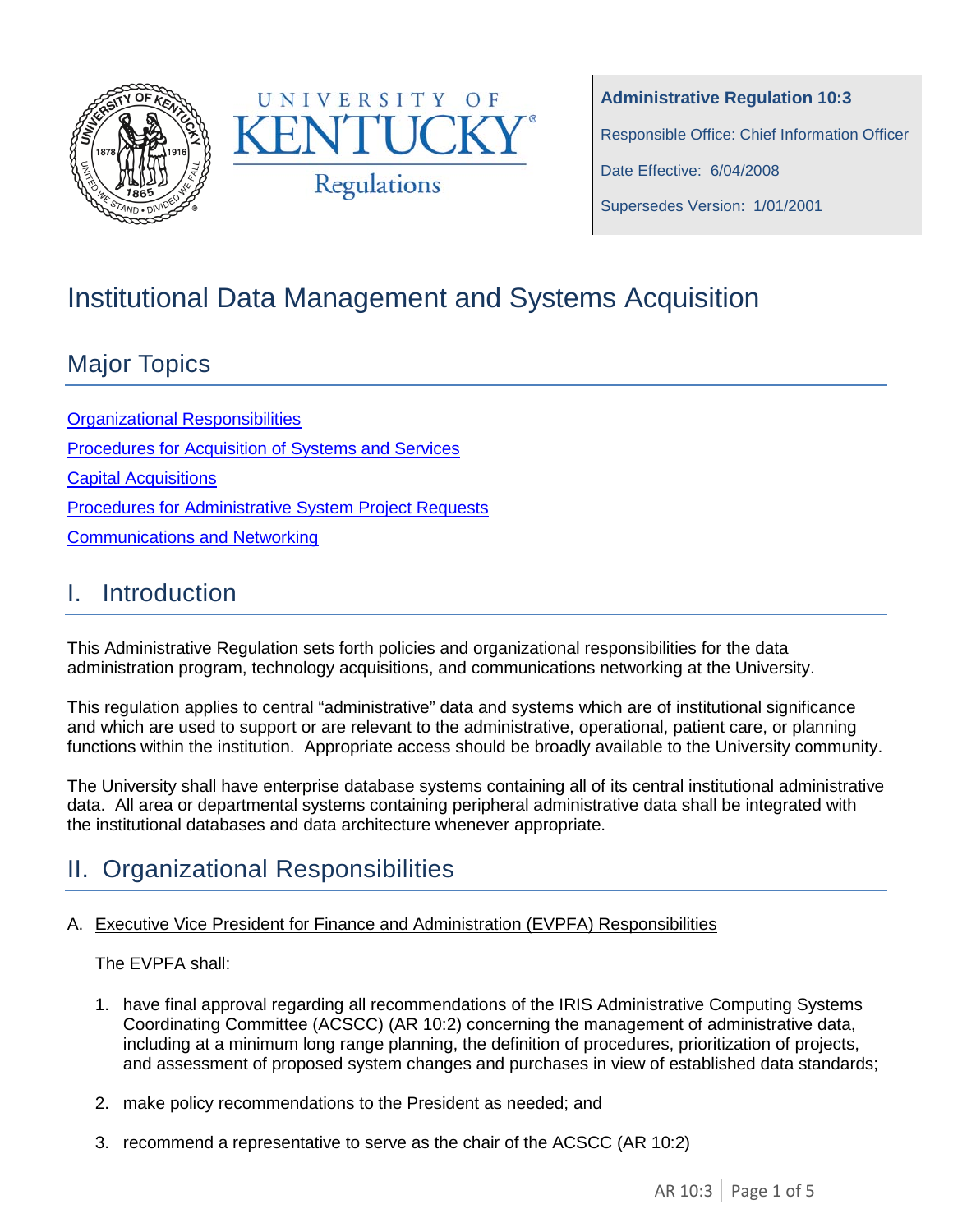#### B. University Chief Information Officer (CIO) Responsibilities

- 1. Coordinate the implementation of the decisions made by the EVPFA in the application of guidelines in the comprehensive management of institutional administrative data;
- 2. Maintain and improve the efficiency of processes associated with the collection, storage, maintenance, manipulation, analysis, access to and security of institutional administrative data, including the institutional data warehouse;
- 3. Consult with the ACSCC (see AR 10:2), Information Technology Enterprise Computing Services, University Healthcare Information Technology, and other area technical staff;
- 4. Coordinate all data management efforts with the Provost and the Executive Vice President for Health Affairs;
- 5. Prepare periodic information technology plans that support the institutional goals outlined in the University's strategic plan;
- 6. Coordinate preparation of the University's Information Resources Plan for state-wide use, in compliance with KRS 61.940 to 61.953; and
- 7. Support all centralized, institutional hardware, software, and systems.

#### C. Business Owner Responsibilities

Primary responsibility for the content and quality of the data in these systems is assigned to individuals designated as the business owners within the functional areas. These individuals are designated to serve as members of the ACSCC and to provide support on various data management issues (see AR 10:2). However, responsibility for data quality is a shared responsibility with the IRIS Administrative Systems Group and any technical staff or users who have the authority to update the data.

#### D. Data Custodian Responsibilities

- 1. The business owners shall assign a management staff member from their functional areas to serve as data custodians. The data custodians are subject matter experts on the administrative systems that support their areas, and the most familiar with the interrelationship between policy and procedures, business rules, data systems, data standards and security classifications. The data custodians will be responsible for the collection and maintenance of specific data in their functional areas, and for providing advice to the business owner on corresponding policy and procedures.
- 2. Each University area shall make economic decisions involving computing and other services to support its area. Colleges and departments are responsible for operation and maintenance of departmental facilities. However, arrangements whereby departments contract with Information Technology to provide site management and technical support are encouraged. Such arrangements shall be discussed and agreed to by appropriate departmental and information technology representatives and approved by the Provost, appropriate executive vice president or the CIO. Academic and administrative units that have their own computing equipment (as opposed to centralized, University equipment) are responsible for its effective and efficient use as well as for providing adequate consulting, maintenance, and tutorial support for all users.

### <span id="page-1-0"></span>III. Procedures for the Acquisition and Purchase of Systems and **Services**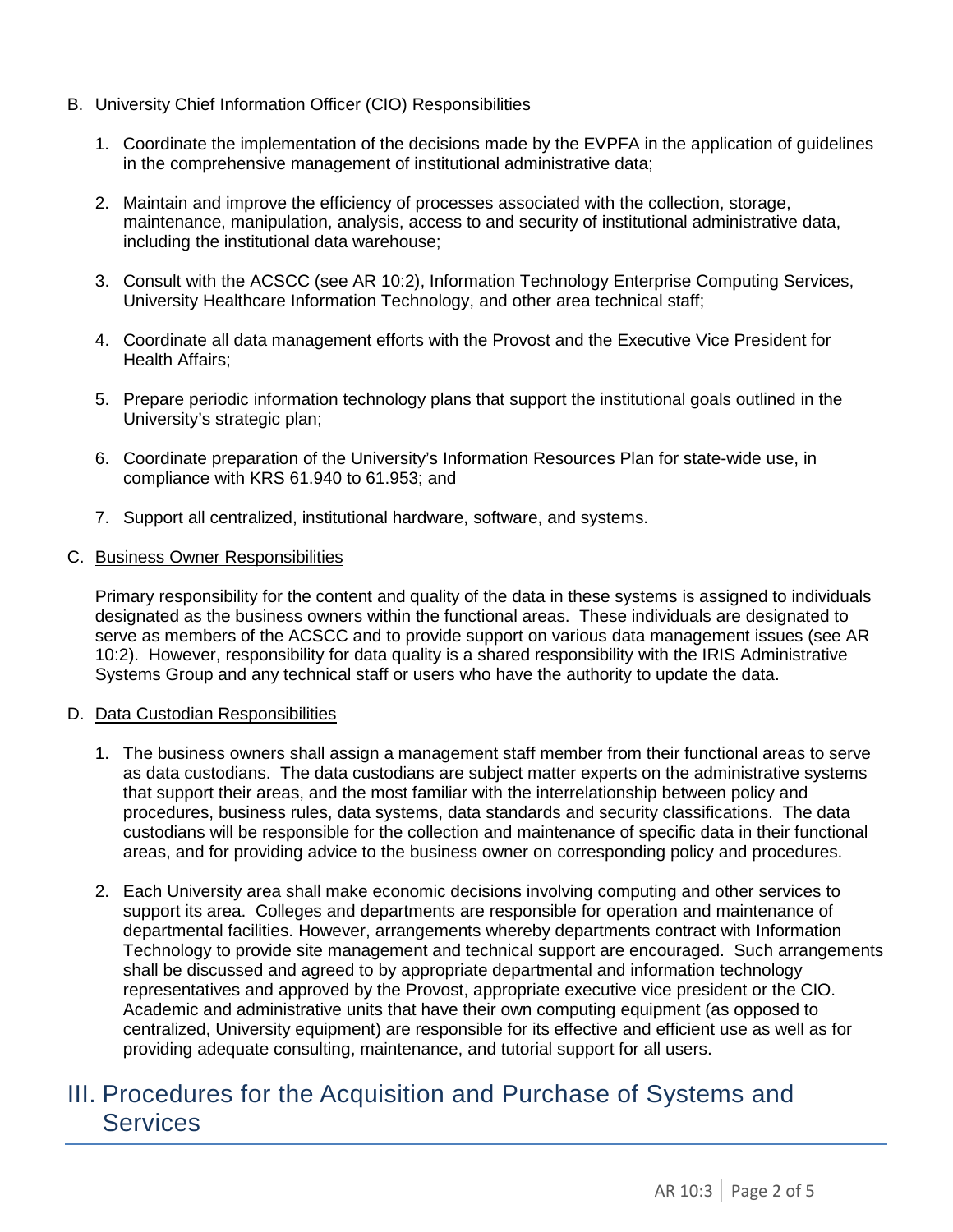- A. Purchasing and contracting functions at the University of Kentucky as a state agency shall be completed within the framework of the Commonwealth of Kentucky Revised Statutes KRS l64A.550 to 164A.630.
- B. Pursuit of external sources of funding to the fullest extent possible is needed to help support research computing resources. Each external grant and contract must be reviewed to determine if computing services are required. If so, the full cost of such computing must be included in the grant proposal, if permitted by the funding agency, as required in University of Kentucky Administrative Regulation AR 7:3 (Policies and Procedures for Soliciting, Receiving, Recording, and Administering Grants and Contracts for Sponsored Projects). The actual level of research computing costs funded from grants and contracts will vary due to changing funding opportunities. Nevertheless, University researchers are expected to pursue full funding for all computing costs.

## <span id="page-2-0"></span>IV. Capital Acquisitions

- A. All capital equipment purchases at the University are governed by expenditure authority as defined in current statutes and in budgetary authority as outlined in the University's current budget. For expenditures for computing and communications equipment and services of less than ten thousand dollars (\$10,000.00), Deans and Directors are responsible for reviewing and approving the departmental or divisional requests. The primary responsibility for a decision to acquire departmental or college systems rests with the affected units; however, such decisions should be reviewed with the CIO.
- B. All requests for computing or communications equipment and services in excess of ten thousand dollars (\$10,000.00) must be submitted to the CIO for review and approval. Proposals must contain a statement of purpose and an explanation of how the equipment will be used and supported. The acquisition will be reviewed in relation to overall institutional goals. The impact, if any, upon the University's communication networks must be identified. Furthermore, the ongoing operational support costs and the source of funding for equipment and services must be established prior to acquisition. (see Business Procedures Manual, Section B-7)
- C. In accordance with KRS 45.760 and KRS 45.750, all purchases of equipment with a price of \$200,000 or more and systems with a price of \$600,000 or more can be acquired only if authorized in the appropriation bill for the current biennium and in the University biennial budget. Therefore, large-scale computing and communications equipment acquisitions must be included in the biennial budget request.

## <span id="page-2-1"></span>V. Administrative Systems Project Request Procedures

- A. As institutional units perceive the need for new or expanded University-wide administrative computing systems, they shall prepare requests in cooperation with Information Technology staff and forward them through the Provost or appropriate executive vice president to the CIO. The CIO will to determine whether the systems process or store university-wide data or must interface with other university-wide systems.
- B. Because modifications to existing programs and systems affect the interrelationships among systems, all requests for changes, deletion, and additions to programs, data elements, data definition, or tables in these University-wide administrative systems shall be reviewed by the ACSCC. Recommendations from this committee shall be forwarded to the EVPFA and the CIO for review and action.
- C. Wherever feasible, the University will purchase appropriate commercial software, when it is available to do a given project, rather than developing the software internally. All requests will be evaluated in terms of established data management standards, all recurring and non-recurring costs and benefits identified, and a report containing the results of the evaluation will be presented to the ACSCC. This Committee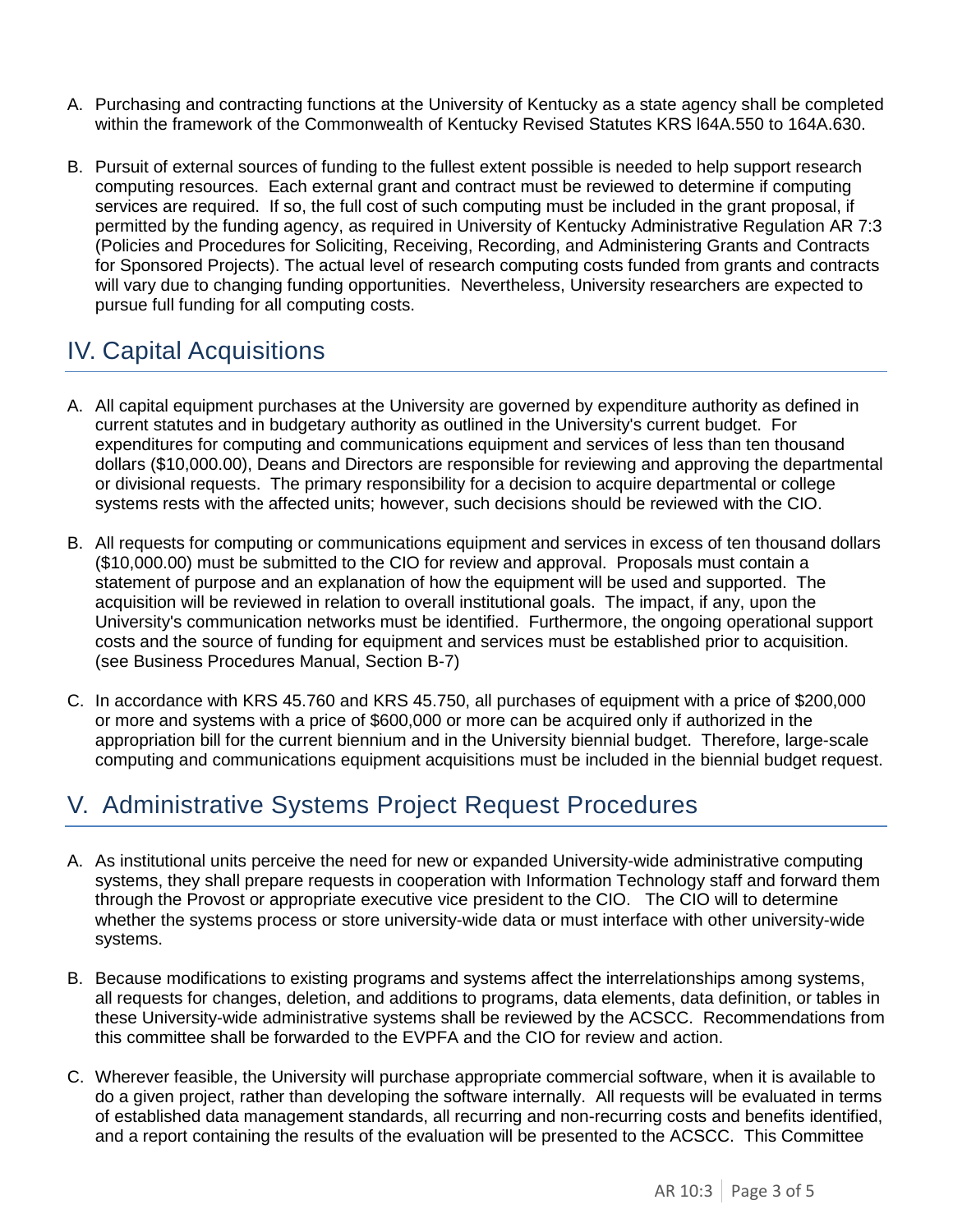will review the information and make a recommendation on the appropriate course of action to the EVPFA and the CIO.

D. For each approved request, the appropriate senior administrator within central administration will serve as the executive sponsor and will designate a project liaison. This project liaison will have the responsibility to support the installation or expansion, and shall be responsible for providing regular status reports on project implementation to the executive sponsor as well as to the CIO.

### <span id="page-3-0"></span>VI. Communications and Networking

- A. The University is committed to providing state-of-the-art communications and networking services to support the institutional mission. This commitment includes providing a communications infrastructure for voice, data, and video, including enabling technologies and core applications that support teaching and learning, research, administration, and community outreach. Faculty, student and staff access to information resources located locally and throughout the world across the Internet shall be provided in an efficient and effective manner. Funding for the infrastructure facilities are a shared responsibility between general (institutional) funds and area funds.
- B. The Communications and Networking Systems unit (CNS) provides the communications systems and services for the University. CNS is responsible for ensuring that all University communication systems will interoperate with national and international networks by maintaining appropriate campus communication standards. Therefore, all departments that are planning any communications or networking projects must consult with CNS in determining voice, data, and video needs and specifications. (See Business Procedures Manual, Section Q)

### VII. References and Related Materials

#### KRS:

164A.550 to 164A.630 Financial Management of Institutions

61.940 to 61.953 Information Resources

45.760 Limitations on project and equipment expenditures in State Capital Construction Program

45.750 Definitions for KRS 45.760 to 45.810 -- Application of KRS 45.760 to 45.810

#### Administrative Regulations (AR):

7:3 Soliciting, Receiving, Recording, and Administering Grants and Contracts for Sponsored Projects 10:2 University Information Technology Advisory Committees

#### Business Procedure Manual:

Section B-7 Computer Hardware and Software

Section Q Information Technology

#### **Revision History**

AR II-1/7-3: 8/2/2000, 1/1/2001 AR 10:3: 6/4/2008